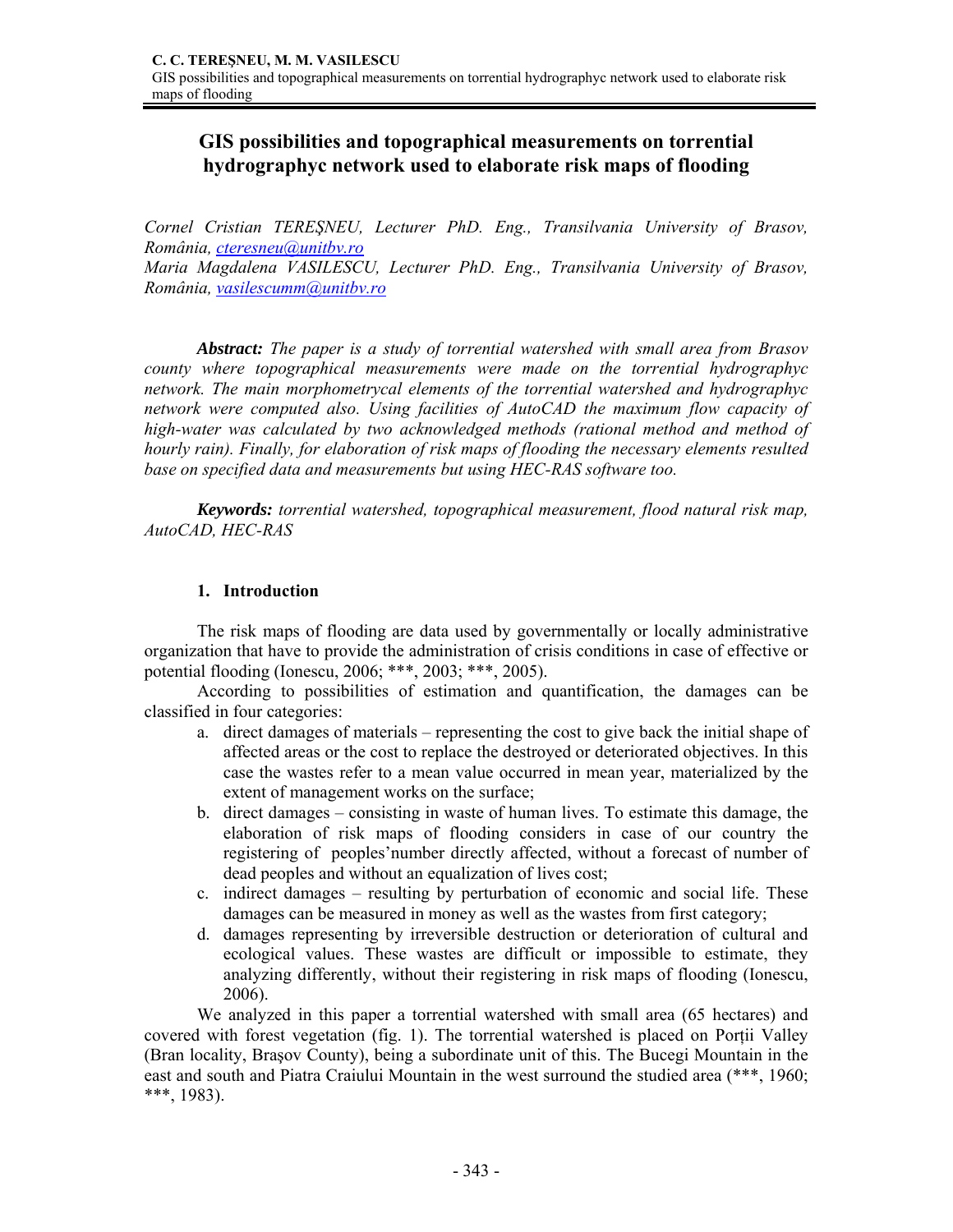Geologically, the land was formed in inferior to middle Cretacic and it is made up from conglomerates and limestones with a crystalline and bladed support and from the depression pathway with crystalline nuclei, limestone bocks that are bladed and included in conglomerates, sandstones and marls also, these constituting in geological substratum on which the soils created.

With a medium and even low resistance at erosion, these rocks encourage the starting of pluvial erosion and amplify the torrential transport.



Fig 1. The studied torrential watershed

#### **2. Calculation of the morphometrycal elements of watershed**

The taking over of elements regarding the hydrographyc network and the level curves too was achieved by using the L-35-87-D-b-1-I and L-35-87-D-b-1-II base plans and 530-442 ortophotoplan. Besides, different measurement on the field were made with a total station. These refer to hydrographyc network for which three cross sections were taken on every its segment.

Using the AutoCAD, the most important morphometrycal parameters of the watershed were computed, as follows:

- a. *The surface* was calculated by utilization of function *Terrain Terrain Model Explorer* – *Create Surface*, that creates automatically the *NamelayerSRF-BDR* layer and it specifies the value of surface in area *Extended Surface Statistics*. The founded value is F=649857.13 m<sup>2</sup> ≈65 hectares. The result is a small watershed, that is a watershed with an increased predisposition at torrentiality, knowing that the chance of uniform cover by a torrential rain exists;
- b. *The perimeter* results automatically in AutoCAD, the numbers of the both characteristics appearing together. In this case,  $P_b=3619.75\approx 3.6$  km;
- c. *The mean length of watershed* was computed with the known formula:  $\sqrt{2}$

$$
\overline{L}_b = \frac{P_b}{4} + \sqrt{\frac{P_b^2}{4} - F} = 1316.939 \approx 1.3 \text{km} \,. \tag{1}
$$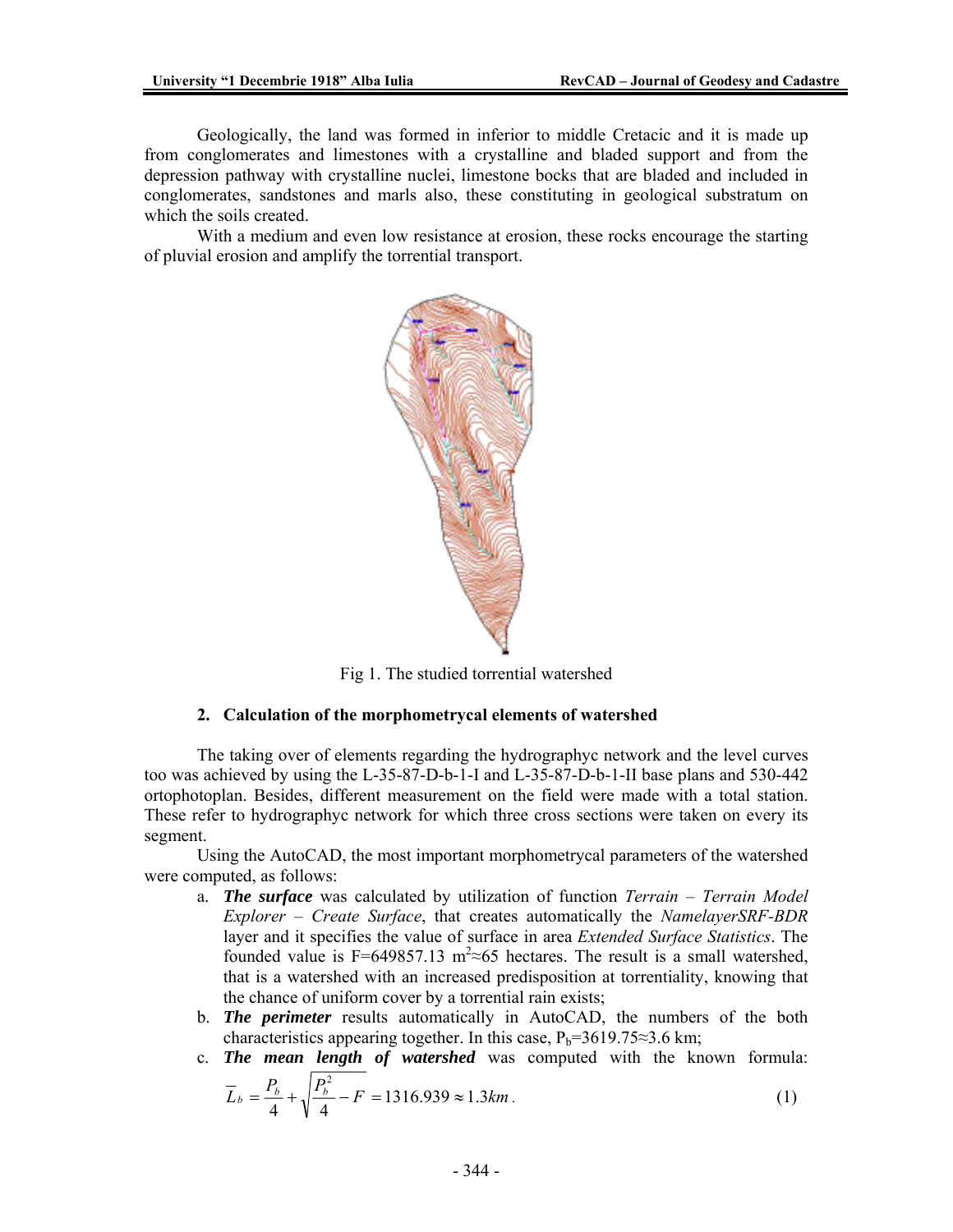d. *The shape of watershed* was studied using the next coefficients:

• Gravelius coefficient: 
$$
Gr \approx 0,282 \cdot \frac{P_b}{\sqrt{F}} = 1.26
$$
; (2)

• Ratio of circularity: 
$$
RC = 12,566 \cdot \frac{F}{P_b^2} = 0.63
$$
 ; (3)

• Ratio of elongation: 
$$
Ra = \frac{4,51\sqrt{F}}{P_b + \sqrt{P_b^2 - 16F}} = 0.59
$$
. (4)

These results indicate that the studied watershed is temperately elongated.

e. **The minimum, maximum and mean altitude.** Minimum  $(H_{min})$  and maximum (Hmax) altitude haven't important signification regarding hydrology. Their identification is very easy, either consulting of database for the elaborated project or using *Inquiry – Surface Elevation* fuction. In case of mean altitude for watershed with small area and homegenous relief a simple expression can be used, that is based on half-sum of extreme altitudes and for the other cases the known formula is used. The last considers the specific weight of each altitudinal zone included beetwen two level curves. On the situation of studied watershed, the next values were computed:

$$
H_{\min} = 990m; H_{\max} = 1400m; H_{med} = \frac{H_{\min} + H_{\max}}{2} = 1195m; \tag{5}
$$

$$
H_{med} = \frac{\sum_{n=1}^{n+1} F_{i,i+1} \times \frac{H_i + H_{i+1}}{2}}{F} = 1119.53m \tag{6}
$$

The last formula (6) gives the best solution obviously. Using AutoCAD the mean altitude is found automatically with *Create Surface – Terrain – Terrain Model Explorer* function (fig. 2).

| mill Tenah<br>$=$ Burlace1<br><b>ER TIN Data</b><br><b>Pitert Groups</b><br><b>R</b> Port Plica<br><b>MI</b> DENTHIS<br><b>IE Contours</b><br>N Dreakline:<br>C Boundaries<br>E Edit Hotory<br>Watershed<br><b>LVGLITIN</b><br>$\frac{1}{2}$<br>$\left[ \cdot \right]$ | <b>Deecrement</b><br>Lock and Blu-                                                                                                                                       | CHAINS AND RECORDED                                             |                                                                       |                                                                             |  |
|------------------------------------------------------------------------------------------------------------------------------------------------------------------------------------------------------------------------------------------------------------------------|--------------------------------------------------------------------------------------------------------------------------------------------------------------------------|-----------------------------------------------------------------|-----------------------------------------------------------------------|-----------------------------------------------------------------------------|--|
|                                                                                                                                                                                                                                                                        | <b>Earlying Date</b><br><b>Point Groups</b><br><b><i><u>Paire Fixer</u></i></b><br><b>DEMPIRE</b>                                                                        | <b>BELT</b>                                                     | Comsex<br><b>Breakfires</b><br><b>Boundarios</b><br>Einterested Tides | 10<br>R)<br>176<br><b>DATT</b>                                              |  |
|                                                                                                                                                                                                                                                                        | Dartwin Stellaton<br><b>Facilities #</b><br><b>Fox of Points</b><br><b>Ma Cookleage</b><br><b>Idea Directorance</b>                                                      | ×<br><b>BYSING</b><br>N 40 06 101214<br><b>31 444115 176141</b> | o euro Elerci<br><b>In column Card</b>                                | <b>VIA DODORE</b><br>1491000000<br>C and bearing the<br><b>C STOREMENTS</b> |  |
|                                                                                                                                                                                                                                                                        | Estenciad Sunhare Statutura<br>ATTORNAGENE, 22 4817<br>silevators 1119 Kit<br>Molerairs Non (lic area, 3444 H).<br>2D safece sees: £3987.13<br>IS Lattace area 700400 IT |                                                                 |                                                                       | 희<br>ப                                                                      |  |

Fig. 2. Data regarding minimum, maximum and mean altitude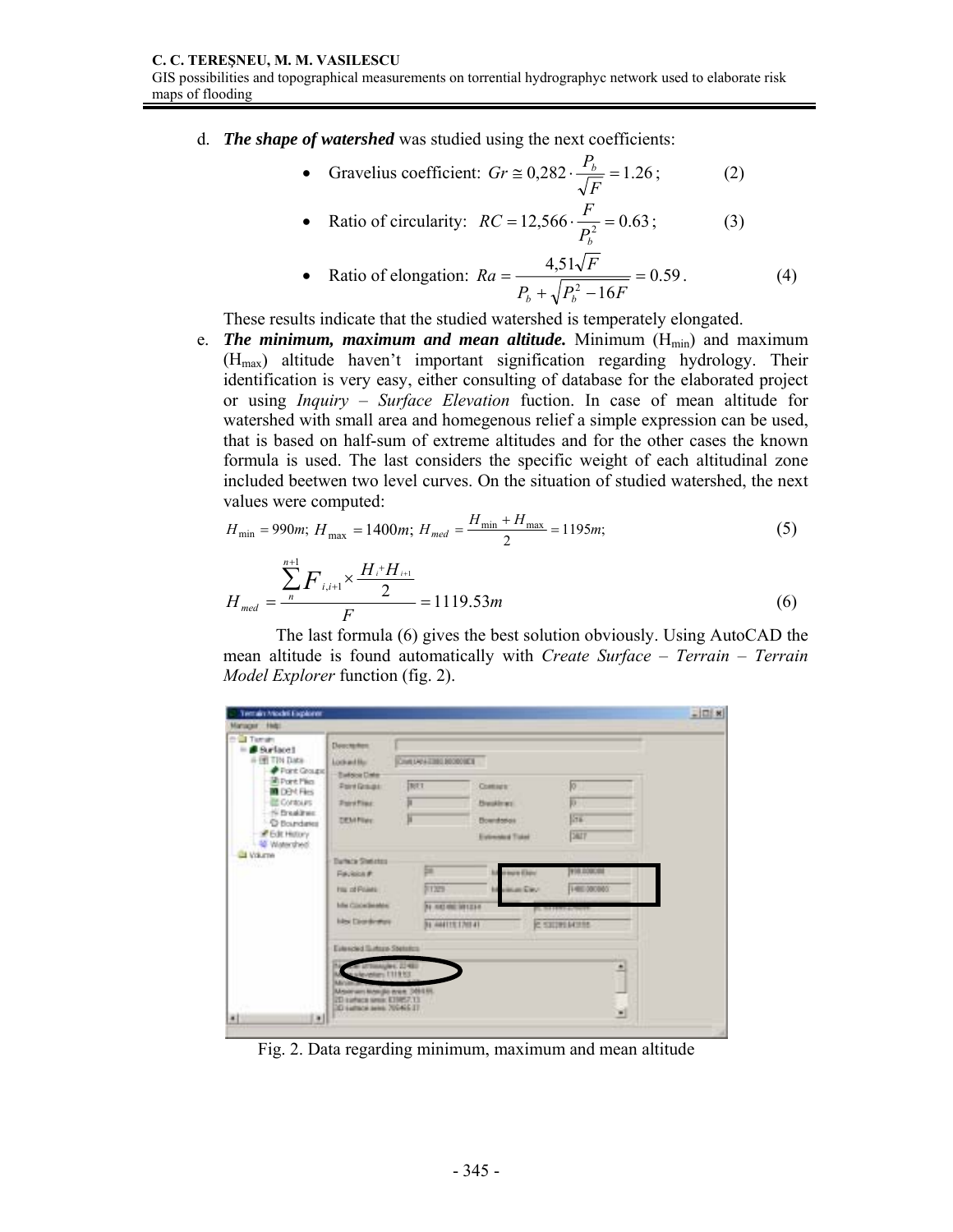f. *The height of watershed*. In accordance to each situation, either maximum height or mean height of the watershed can be computed (Clinciu and Lazăr, 1999). The values of studied watershed are as follows:

$$
R_{\text{max}} = H_{\text{max}} - H_{\text{min}} = 410m \tag{7}
$$

$$
R_{med} = H_{med} - H_{min} = 205m \tag{8}
$$

$$
R_{med} = H_{med} - H_{min} = 129.53m \tag{9}
$$

- g. *The slope of watershed* can result using AutoCAD in two ways:
	- by achievement of network with vertical and horizontal lines using *Array* function, overlapping with digital model of land. In the knots of network, the values of slopes result resorting to *Label Slope (Terrain – Surface Utilities)* function*.* With this values, the mean slope of the watershed can be calculated ( $I_{med} = 45.8\%$ );
	- by recourse to *Create Surface (Terrain Terrain Model Explorer)* function*,* in the area *Extended Surface Statistics* the mean value of slope results too ( $I_{med} = 46.6\%$ ).
- h. *The length of mountainsides from watershed.* Usually, the length of a mountainside can be computed with AutoCAD in a few ways:
	- in the case of 2D system, the length of a mountainside results using a polyline (with actively perpendicular mode in *OSNAP*), to draw the line of the highest slope beetwen one point from thalweg to the chosen point from topographical line of the analyzed mountainside;
	- in the case of TIN model, *Slope Arrows... (Terrain Surface Display►)* function is used to indicate the general orientation of trickling from watershed. By their analyze, the line of the length for each mountainside can be discovered.

The mean length of mountinsides from watershed was calculated with the next expression:

$$
\overline{L}_v = 5.5 \frac{F}{L_r} = 132.26m \,. \tag{10}
$$

The example emphasizes that the mountainsides with mean length there are. In this situation the length of hydrographyc network (Lr) was computed using *Inquiry – Continuous Distance* function.

### **3. Calculation of morphometrycal elements of the hydrographyc network**

- a. *The hydrographyc rank*. In concordance with Strahler system, the torrential watershed contains sectors with I, II and III ranks.
- b. *The length of riverbed.* This parameter can result in AutoCAD using *Inquiry Continuous Distance* function*.* The function achieves a labeler of the measured element with corresponding distance also, for case.

$$
L_{ar} = \frac{L_a}{\cos \alpha} = 1224.69m = 1.22km
$$
\n(11)

c. *The mean slope of the main riverbed*. In the classical mode this parameter results such as a fraction between the level difference of extreme points and horizontal

length of the riverbed: 
$$
I_a = \frac{H_{am} - H_{av}}{L_a} = 0.18 \rightarrow I_a = 18\% \rightarrow I_a = 10^0 8'
$$
. The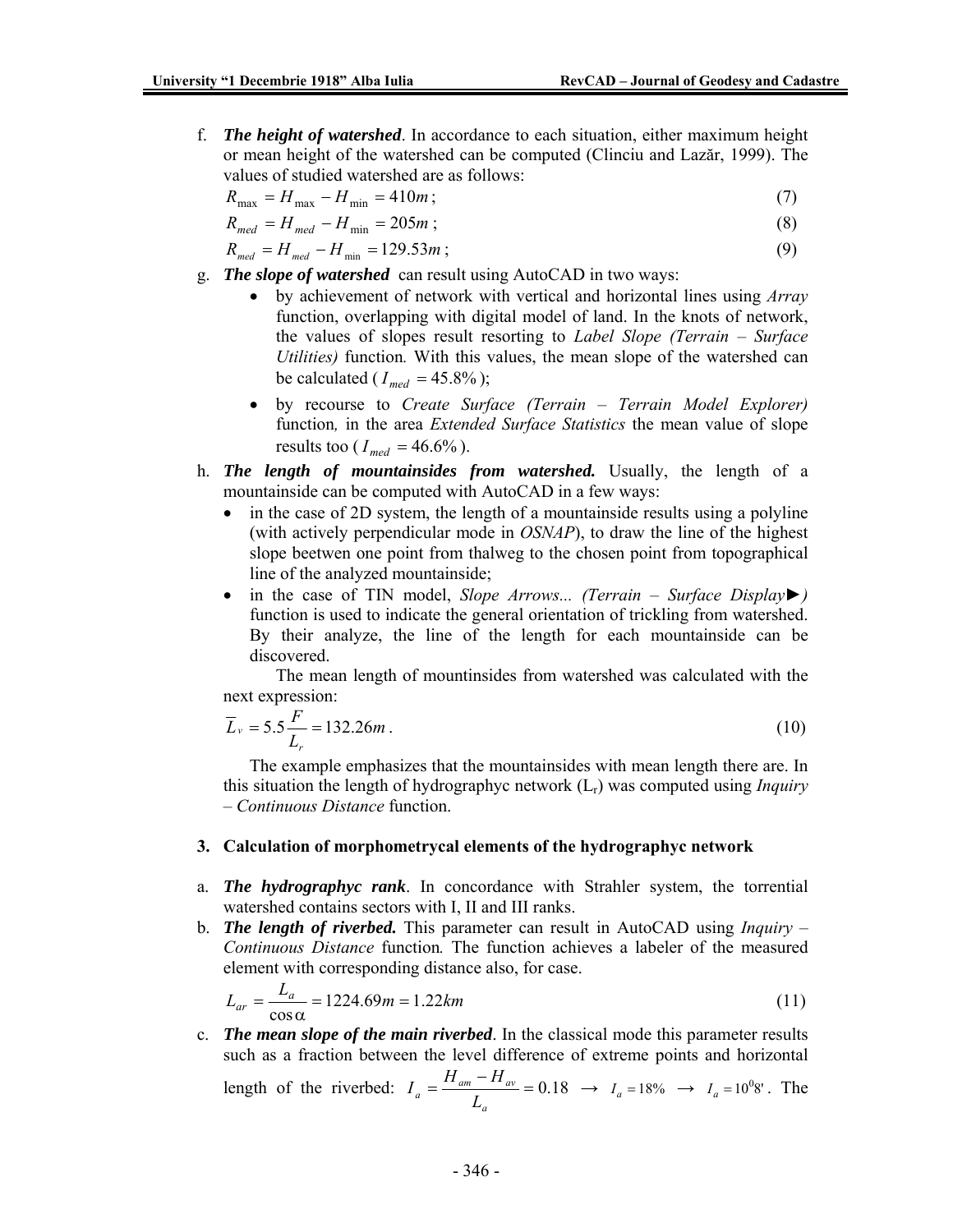values Ham=1204.9m and Hav=985.4m were computed using *Inquiry – Surface Elevation* function.

### **4. Estimation of the maximum flow capacity of high-water**

In situations of torrential watersheds from Romania, the forecast of the maximum flow capacity of high-water is accomplished by indirect methods. That are methods based on the rain which is the source of high-water and the elements of watershed that can influence the formation and propagation process of high-water (Clinciu and Lazăr, 1999).

Even there are many methods to compute the maximum flow capacity of high-water, in this paper we used only two of them:

a. *The rational method*, that utilizes the follow expression (Munteanu et al, 1979):

$$
Q_{\text{max1\%}} = 0.167 \cdot c \cdot i_{1\%} \cdot F \tag{12}
$$

where:

c is the mean coefficient of trickling in the watershed;

 $i_{1\%}(mm/min)$  - the mean intensity of rain used in estimation with 1% probability, having an equal duration with the concentration time of trickling in the watershed; F(hectare) – the area of watershed.

First, the concentration time of trickling was calculated. The *Hidrology (Hidrology - Runoff► - Time of Concentration (Tc)...)* module was utilized for this, finding in this way  $T_c = 11.65 \text{ min} \approx 12 \text{ min (fig. 3)}.$  The mean intensity of rain required in estimation was computed further on, using the concentration time of trickling ( $I = 2.7$ *mm*/min). Therefore, considering the precipitation generated by rain used in estimation and the hydrological category of land, the retention coefficient resulted  $(c_7)$ . After that, the infiltration coefficient  $(c_1)$  was found depending on mean intensity of rain used in estimation and the soil texture. Using the  $c_z$  and  $c_l$  values, the trickling coefficient for the watershed resulted  $(c=0.31)$ . In this way  $Q_{\text{max1\%}} = 9.09m^3 / s$  was computed.

| Description |              |                       |        | Valea_Porti-sector3 |           |         |      |  |
|-------------|--------------|-----------------------|--------|---------------------|-----------|---------|------|--|
| Sheet       | <b>FRAT</b>  | <b>B.4568</b>         | Select | ٠                   | 0.0000    | Select  |      |  |
| Shallow.    | <b>FRATE</b> | 4.4732                | Select | ٠                   | 0.0000    | Select  |      |  |
| Channel     | <b>TRATE</b> | 0.7203                | Select | ٠                   | 0.0000    | Select  |      |  |
| Total TE    | min          | 11.8583               |        |                     |           |         |      |  |
| Output      |              | <b>Bove</b><br>Direst |        | Cloar               | <b>OK</b> | Cancell | Help |  |

Fig. 5**.** Estimation of concentration time of trickling using AutoCAD

b. **The method of hourly rain** is base on the follow formula:

$$
Q_{\max 1\%} = \frac{0.28 \cdot F \cdot c \cdot H_{60}}{(F+1)^n},\tag{13}
$$

where:

 $F(km^2)$  is the area of torrential watershed;

c – mean coefficient of trickling, that is established for geographical regions from Romania ( $c=0.70$ );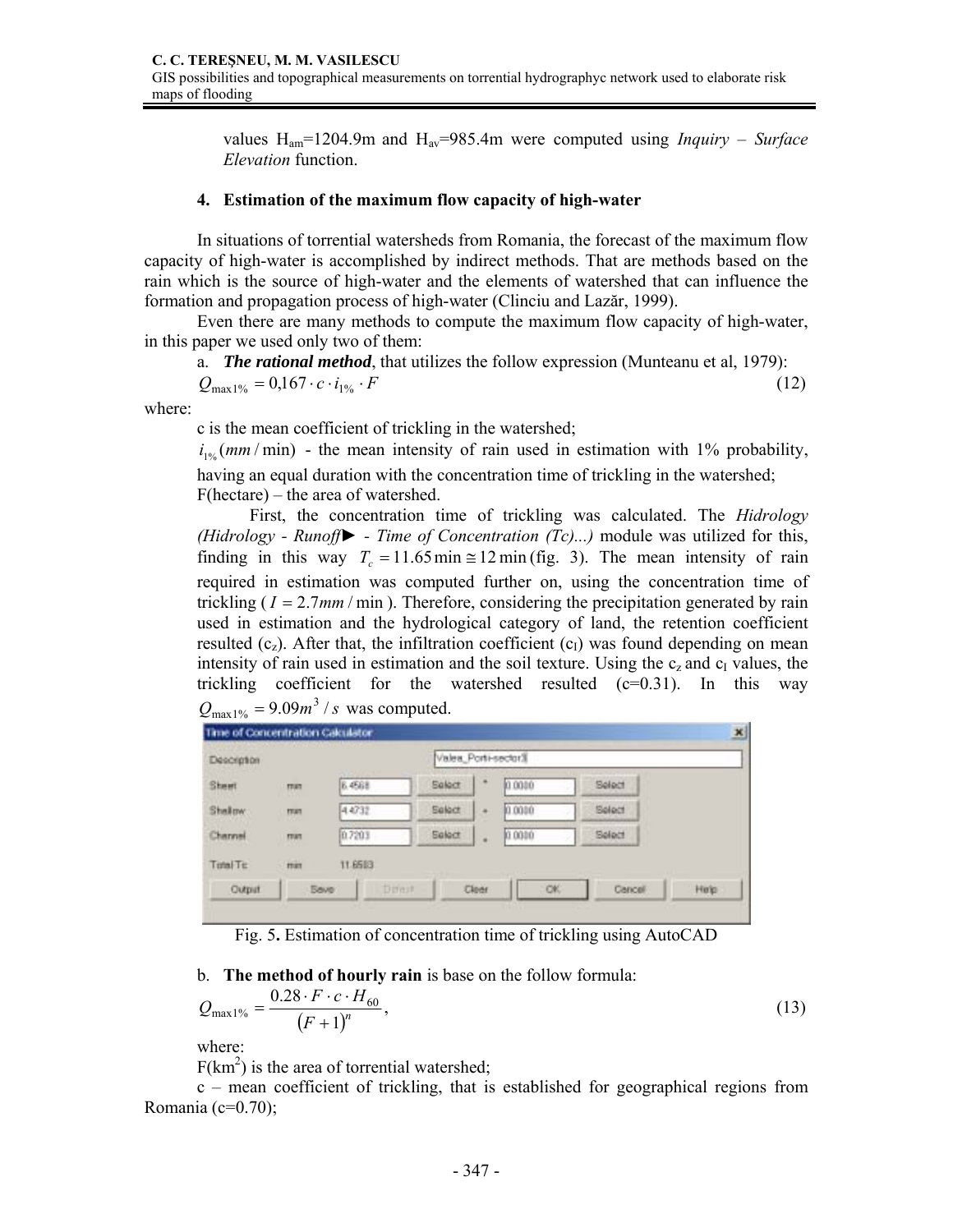$H<sub>60</sub>(mm)$  – maximum hourly precipitation, in cases of climatic zones from Romania, at 1% probability  $(H<sub>60</sub>=115mm);$ 

 $n$  – exponent smaller than one, having districts in Romania ( $n=0.48$ ).

As result,  $Q_{\text{max1\%}} = 11.52m^3 / s$ .

## **5. Topographical measurements on the torrential hydrographyc network and GIS using for elaboration of risk maps of flooding**

To estimate the level water in any point from torrential hydrographyc network, topographical measurements regarding cross sections in three points situated in each sector of the riverbed, were made. The minimum number of the points (3) depending on GIS software (HEC-RAS) that provides a general representation of the network based on development of hydrographyc nerwork in space and of cross sections that are configured. These points were in advance established on 530-442 ortophotoplan. For each section two or three points from riverbed and three points from each bank were taken (fig. 4). Therefore, a few stages were followed:

- a. digitization of hydrographyc network. This operation can be done directly in HEC-RAS, by anticipated bringing of base plans or/and corresponding ortophotoplan, either in AutoCAD or another software and its processing in HEC-RAS ;
- b. introduction of specific data for each cross section from land, information that were taken with total station. The introduction can be achieved directly in *Cross Section Coordinates* database, specifically in HEC-RAS software, or by their bringing from a GIS database;



Fig. 4. Cross section from first sector of the tributary no. 23

c. introduction of the values computed for the flow-capacity of each riverbed sector. It was considered that each sector takes the upstream flow-capacity too (fig. 5). Besides, potential values of the flow-capaciy were taken into account from each sector with 5 or 10 years of interval;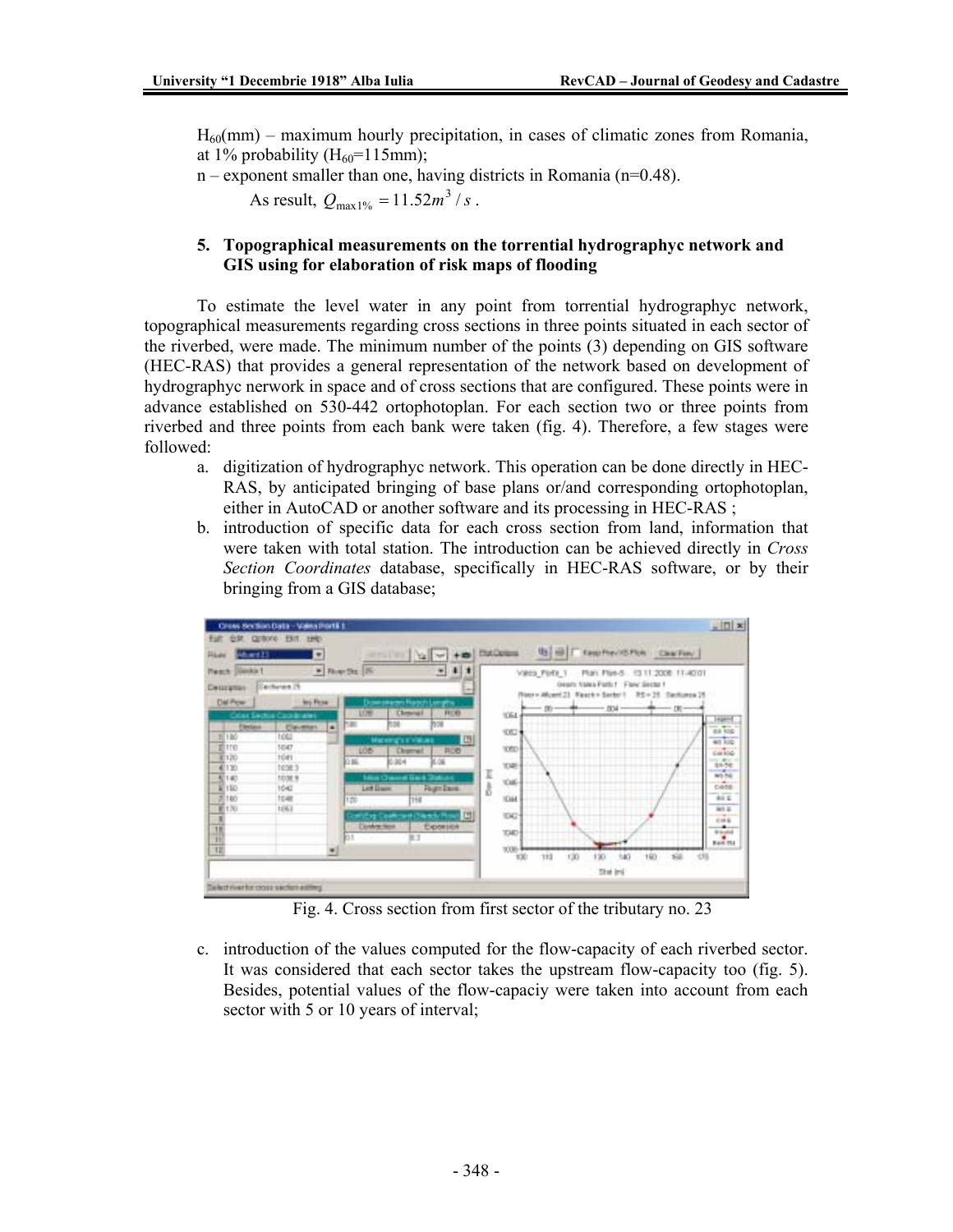### **C. C. TEREŞNEU, M. M. VASILESCU**

GIS possibilities and topographical measurements on torrential hydrographyc network used to elaborate risk maps of flooding

|  |                             |             | comment of Financines Con- |             |                  |                                    |
|--|-----------------------------|-------------|----------------------------|-------------|------------------|------------------------------------|
|  | AICEAMUS                    |             |                            | w           |                  | <b>GAART</b><br><b>Nowaki</b>      |
|  | ALEX A POWER BAGGA LIGHTING | 픠           |                            | # Him Se TH |                  | Pawell (Secha) 1                   |
|  |                             |             |                            |             |                  |                                    |
|  | <b>Luss</b>                 | ш           | ш                          | m           | <b>FIENCE</b>    | <b>Findell</b>                     |
|  | 319                         | 124         | $\equiv$ 18                | ÷           | Swate's          | <b>IS ARCHIVES</b>                 |
|  | 34.0                        | 11.1        | 53                         | ×           | <b>Bankel I</b>  | E. columns 1                       |
|  | 348                         | 16%         | ж                          | ×           | <b>Garner</b>    | <b>Litter</b>                      |
|  | in i                        | 行列          | is                         |             | <b>Sactist</b>   | <b>Athletic</b>                    |
|  | 41.7                        | ほお          | (1, 2)                     | 뽀           | SATU A           | E Miliaga 2                        |
|  | 411                         | 27.59       | $4 - 1$                    | 泄           | <b>SAXA 4</b>    | 14 HD and 2                        |
|  | 41.4                        | 22.74       | A SH                       | ж           | <b>Smart</b> 4   | 10 millioned E                     |
|  |                             |             | ИE                         | ×           | Earter 1         | <b>THE ANNUARY TV</b>              |
|  |                             | ÷           | li i                       | W           | Sarter 1         | <b>Tahant</b>                      |
|  | 18                          | R.          | 816                        | з           | <b>SAXILT</b>    | 10 Milano                          |
|  | 11                          | 1.99        | t 20                       | 匱           | <b>SAOIA T</b>   | 26 MI-60EZZ                        |
|  | 13                          | 1/35        | 加工                         | ж           | <b>Sedan's</b>   | 20 Milanos II                      |
|  | 18                          | 1.8         | ls in                      | ш           | liance:          | 23 Month 23                        |
|  |                             | ņ           | U                          | m           | Lione 1          | <b>International</b>               |
|  |                             |             |                            | w<br>÷      | Sachra 1         | <b>Transfer</b>                    |
|  | Ħ                           |             |                            | ۰           | <b>SAX41</b>     | 15 herefun                         |
|  | $^{14}$                     | F.          | ÷                          | Ħ.          | <b>Skiller 1</b> | 28 Internation                     |
|  | Υř                          | <b>VE</b>   | ×                          | w           | <b>Switch 1</b>  | 22 Have Ford                       |
|  | ŧ                           | 139         |                            | и           | <b>Same</b>      | <b><i><u>International</u></i></b> |
|  |                             | w           |                            | 富           | 5650             | <b>If Insept tells</b>             |
|  | йš                          | 河           | 438                        | m           | 54,851           | <b>E</b> insertion                 |
|  | ы                           | 19.         | u                          | 匣           | Sexus:           | 32 Heart Ltd.                      |
|  | 109                         | <b>Bill</b> | 16.B                       | ĸ           | <b>Sinker</b>    | <b>TT VANKTWH</b>                  |
|  | TII                         | <b>Hill</b> | ×ε                         | и           | limma 1          | 12 Harry Ford                      |
|  | 782                         | <b>KOL</b>  | 10                         | w           | line             | 11 inquiries                       |
|  |                             |             |                            |             |                  |                                    |

Fig. 5. Specification of the values of flow-capacity in three variants (Q, 5Q, 10Q)

- d. definition of the corresponding junctions (points from confluence) and length of arcs that intersect in respective points;
- e. specification of condition regarding the normal depth in estimable section (fig. 6);
- f. starting of the simulation regarding plotting of water level from entire hydrographyc network. Observing the studied sections (fig. 7), a conforming system of management works can be chosen (finding number and height of works), and on the other hand the risk map of flooding can be elaborated in case of research area. In this example the volume of sediments wasn't computed and because of this the simulation began with the assumption of a sub-critically trickling regime (without the weight of sediments);
- g. analysis of each sector from riverbed, by observing the longitudinal development (fig. 8), by computing of slope for each homogenous part, by studying of cross section in each existing point, by analyzing of water level and its variation mode too, in concordance with cross development of the riverbed, by quickly computing of level differences between successive sections etc.

| œ            | Set boundary for all profiles |                                                                                | Setboundary for one profile et a time           |                         |         |  |  |
|--------------|-------------------------------|--------------------------------------------------------------------------------|-------------------------------------------------|-------------------------|---------|--|--|
| Known W.S.   |                               | Available External Boundary Condition Types:<br>Normal Depth<br>Critical Depth |                                                 | <b>Flating Curve</b>    | Deleter |  |  |
|              |                               |                                                                                | Selected Boundary Condition Locations and Types |                         |         |  |  |
| <b>River</b> | Reech                         | Profile                                                                        | Upstream                                        | <b>Downstream</b>       |         |  |  |
| Atiuent 2    | Sector 4                      | 6I                                                                             | Junction+Punct 5                                | Junction=Punct 2        |         |  |  |
| Affuent 21   | Sector 1                      | ell                                                                            |                                                 | Junction=Punct 3        |         |  |  |
| Alluent 22   | Sedor 1                       | aš.                                                                            |                                                 | Junction-Punct 4        |         |  |  |
| Afkient 23   | Sector 1                      | nE                                                                             |                                                 | Junction=Panct 5        |         |  |  |
| Voles Ports  | Sector 1                      | ell                                                                            |                                                 | Junction=Punct1         |         |  |  |
| Volan Porti  | Sactor 2                      | ell                                                                            | Junction=Punct 1                                | Junction=Punct 2        |         |  |  |
| Valen Porti  | Sactor 3                      | all                                                                            | Junction-Punct 2                                | Normal Depth S = 0.0004 |         |  |  |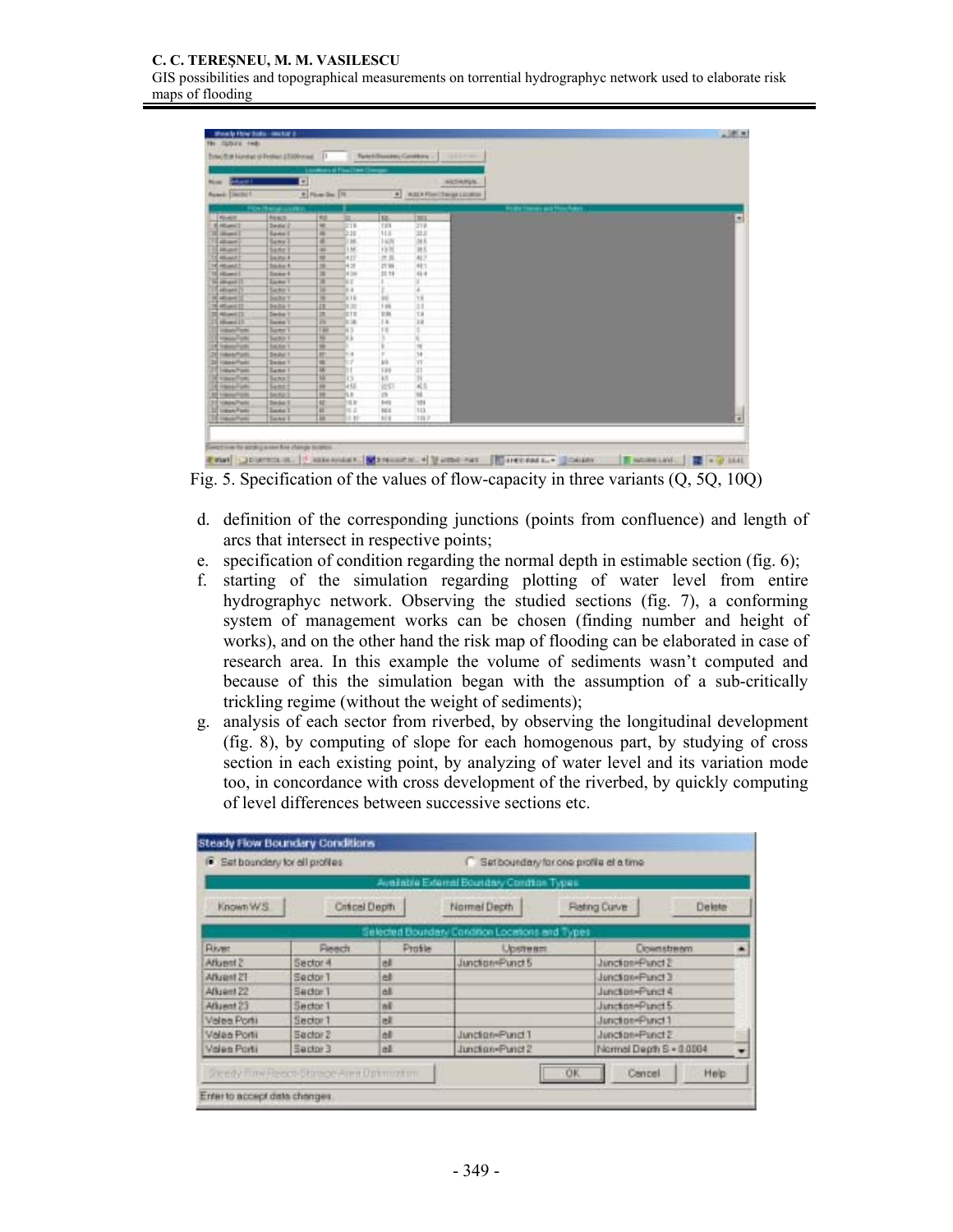

### Fig. 6. Imposingness of conditions in calculable section

Fig. 7. Level of water in a cross section



Fig. 8. Development of riverbed in space

### **6. Conclusion**

The decisions of this scientific work go in two directions, at least:

a. Utilization of AutoCAD software to calculate the main morphometrycal parameters and to forecast the maximum flow capacity of high-water, offers many advantages as follow: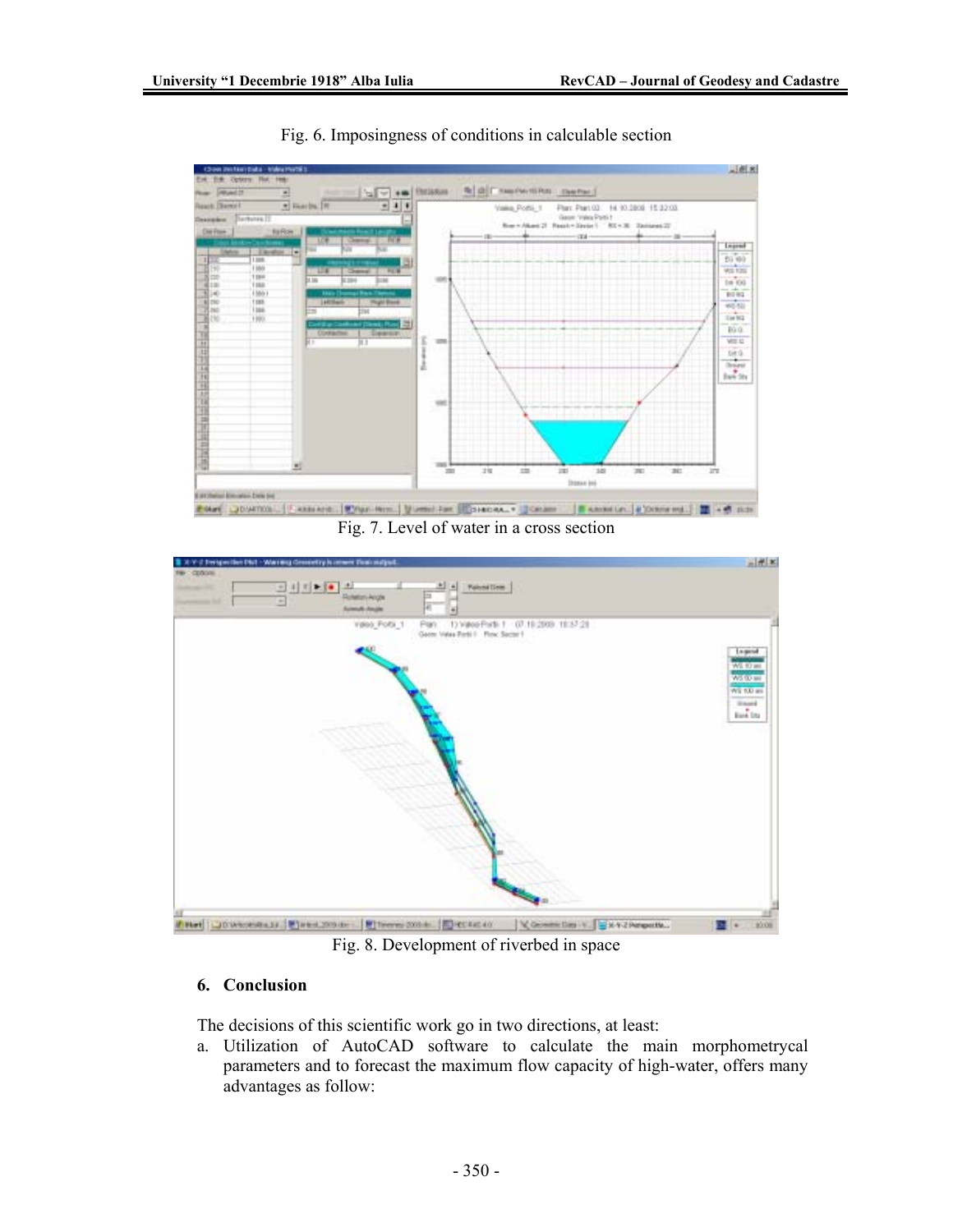- possibilities for a easy elaboration of digital model of the land (Teresneu, 2005, Tereşneu and Brad, 2006), this being the start for the next calculations;
- utilization of Watershed function gives also the possibility for a correct delimitation of the torrential watershed that is base on general directions of trickling the function considers only the units with depression type (which demonstrate by due directions of trickling that bring a contribution in the current watershed). In the cases of nearby watersheds, a special importance has to give areas with flat type that will be distributed in one or another watershed depending on their affiliation weight;
- automatic estimation of a morphometrycal parameters that are very important (surface, mean altitude, mean slope etc.) with the elaboration of digital model of land.

In conclusion, the computing of morphometrycal parameters of a torrential watershed and the forecast of its maximum flow capacity of high-water are achieved in AutoCAD with less effort than classical method and with a high accuracy and quality of results.

b. Knowing the value of maximum flow capacity of high-water and with metric measurements specifically on torrential watershed (minimum three cross sections), using HEC-RAS software, the level of water can be obtained in each point of the riverbed and in this way the risk map of flooding can be elaborated for studied area, the last being data used by governmentally or locally administrative organization to provide the administration of crisis conditions in case of effective or potential flooding (\*\*\*, 2003).

# **7. References**

- *1. Clinciu, I., Lazăr, N. Bazele amenajării torenţilor, Editura LuxLibris, Braşov, 1999;*
- *2. Ionescu, Şt. Unele precizări şi sugestii privind întocmirea hărţilor de risc natural la inundaţii (HRNI). Revista Hidrotehnica nr. 7, 2006;*
- *3. Munteanu, S., Clinciu, I., Gaspar, R., Lazăr N. Calculul debitului maxim de viitură prin formula raţională. Îndrumar de proiectare. Universitatea din Braşov, 1979;*
- *4. Munteanu, S., Traci, C., Clinciu, I., Lazăr N., Untaru, E.– Amenajarea bazinelor hidrografice torenţiale prin lucrări silvice şi hidrotehnice (vol. II). Editura Academiei Române, Bucureşti 1993;*
- *5. Tereşneu, C.C. Avantajele realizării modelului digital al terenului în AutoCAD. În Lucrările celei de a 7-a Conferinţe naţionale pentru protecţia mediului prin biotehnologii şi a celei de a 4-a Conferinţe naţionale de ecosanogeneză, Editura Pelecanus, 2005;*
- *6. Tereşneu, C.C., Brad, M.L. Realizarea modelului digital al terenului în AutoCAD în vederea explorării bazinelor hidrografice torenţiale. În Studia Universitatis "Vasile Goldiş" Arad, Editura Universităţii "Vasile Goldiş" Arad, 2006;*
- *7. \*\*\* Monografia Geografică a RPR. Editura Academiei Republicii Populare România, 1960;*
- *8. \*\*\* Geografia României I. Geografia fizică. Editura Academiei Republicii Socialiste România, 1983;*